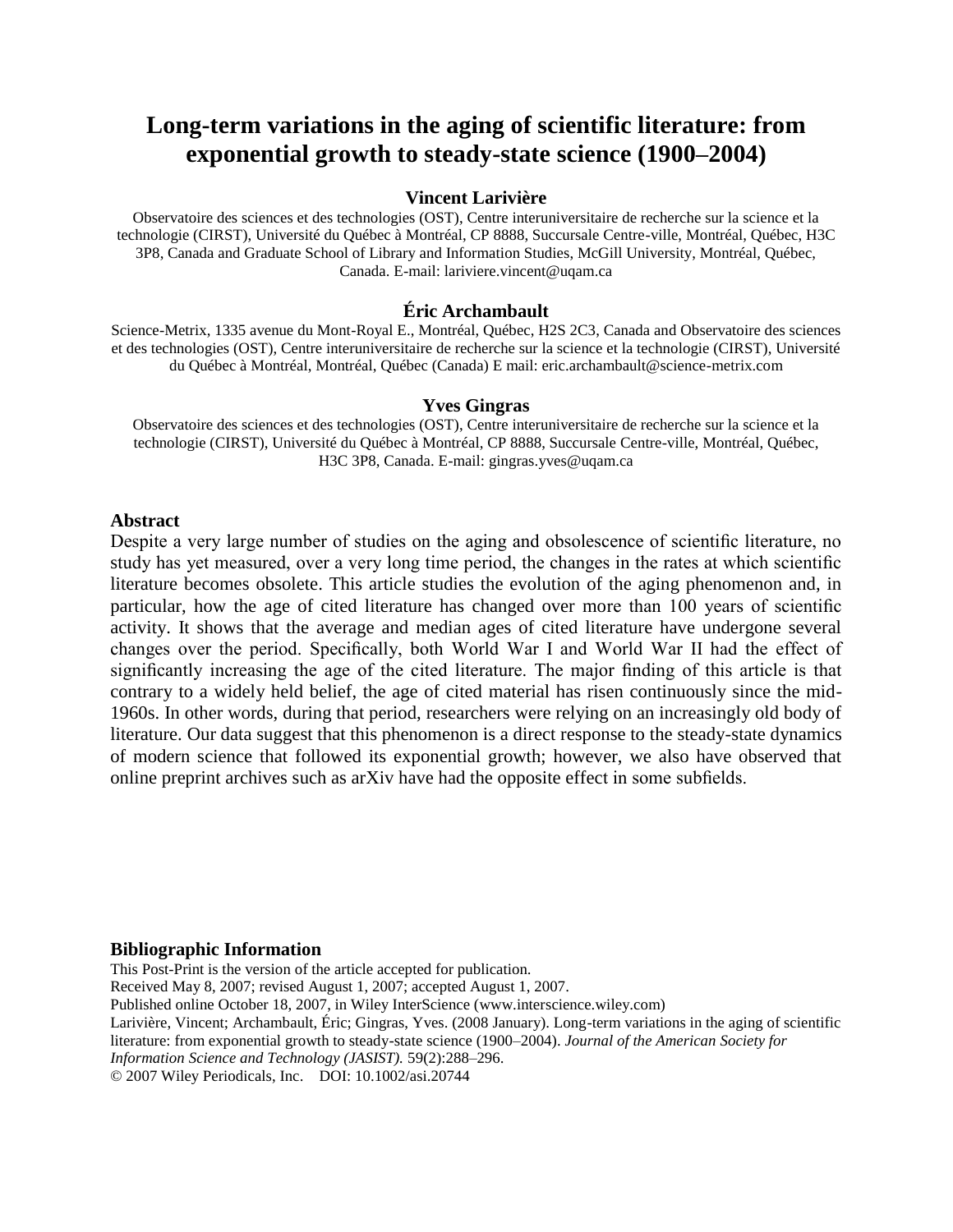## **Introduction**

The typical citation *life cycle* of scientific papers starts with a rapid increase during their initial years on the scientific scene, followed by a peak, and then a slow but steady fall into oblivion. Alternatively, they become incorporated in the canon of normal science (Merton, 1973). This short and intense life and the subsequent aging process have always fascinated information scientists and bibliometricians, going as far as the seminal paper by Gross and Gross (1927). Since then, there has been a very large number of studies on aging and obsolescence (see the extensive reviews by Line and Sandison, 1974, and Line, 1993), most of them made using library loans and citation indexes—having in mind shelf management issues—and, more recently, with document download data (Nicholas *et al*., 2006). Aging studies have also been done using bibliometric methods, either for specific citing years or for small journal sets. For instance, Glänzel and Shoepflin (1999) studied the age distribution of references made in papers published in 1993, while van Raan (2000) used material cited in 1998. In the same line, Moed, van Leeuwen and Reedijk (1998) analyzed references made in 1995 to papers published between 1981 and 1995. Finally, Luwel and Moed (1998) and Glänzel and Shoepflin (1995) examined the aging pattern of papers published in small samples of journals. Despite this important body of literature on the topic, no study has yet measured how the aging process of scientific literature has changed over a very long period of time.

Many years ago, it was suggested that, given the accelerated pace of scientific development, scientific literature becomes more rapidly obsolete (Line 1970, 1993; Price, 1963, 1965). Along the same lines, the widespread use in some fields of open access and e-print servers such as arXiv provides scientists with more rapid access to new research. Thus, one might expect the cited literature to be younger today than before the advent of these electronic means and that the useful life of scientific literature would shorten. On the other hand, others, such as Odlyzko (2002), have suggested that these electronic means and, especially, online bibliographic databases would have exactly the opposite effect—that is, authors would increasingly refer to older material because of their increased electronic indexation as well as online availability. This paper examines these diverging hypotheses in order to determine whether scientific literature is becoming more rapidly obsolete or if, on the contrary, it is increasingly being referred to for longer periods of time. In order to measure this phenomenon, data on the median and average age of cited literature were compiled and cover more than a century of scientific activities (1900–2004). Though this paper is mostly concerned with macro-level patterns, data for specific fields are also analyzed. Overall, this paper provides a better understanding of the aging process of scientific literature and measures the changes of the last 100 years.

## **Methods**

In their 1974 review paper, Line and Sandison characterized three types of obsolescence studies: diachronous, synchronous and diasynchronous. While diachronous studies follow the citation of specific documents through time, synchronous studies analyse the age distribution of cited documents at a given time. Finally, diasynchronous studies compare the age distribution of cited documents at different time periods, thus allowing for the measurement of changes in the aging process of literature (Line and Sandison, 1974). This paper belongs to the diasynchronous type, as it analyzes the evolution of yearly synchronous scores computed over the 1900–2004 period.

This paper uses data from Thomson Scientific, which is the only organization having indexed references made in scientific papers since 1900. For each document indexed in Thomson's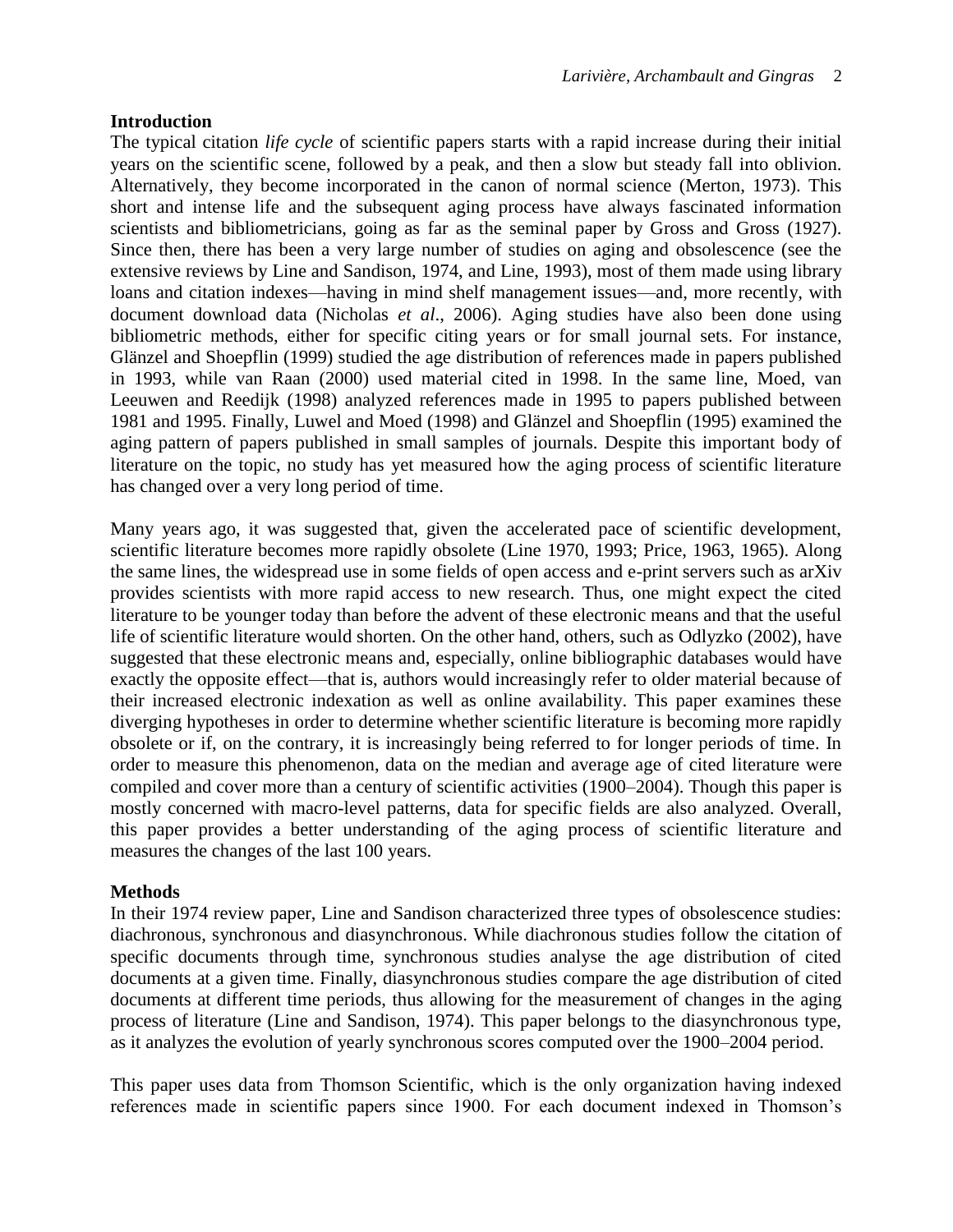databases (source items), a list of references is included. Data between 1900 and 1944 are drawn from Thomson Scientific's Century of Science, which indexes 266 distinct journal titles covering most natural sciences and medical fields. From 1945 to 1979, data are from the natural sciences, engineering and medical fields journals covered in the Web of Science and, from 1980 to 2004, data are from the Science Citation Index. The data do not include papers in the arts and humanities or the social sciences. To each journal included in these databases, we assigned a field and subfield classification based on the scheme used in the Science and Engineering Indicators of the National Science Foundation. It should be noted that the number of journal included in the study increases over the studied period, which is a reflection of the increase of the scientific community. For instance, 77 distinct journal titles are covered 1900, 269 in 1945, 3,590 in 1979 and 3,718 in 2004.

In order to mitigate the effect of errors in the data, 100-year and 20-year citation windows were used. The 100-year citation window proved to be the best compromise between minimizing errors in cited document years, such as counting references made to papers published in the year "15" or "1397" for example, and maximizing the number of references. However, taking into account the potential effects that a 100-year citation window might have on the computation of some indicators—for instance, one may consider that the average life is exceedingly influenced by citations to older documents—we also used a 20-year citation window. It is worth mentioning that there is no "true", "absolute" or even "best" citation window. Though a fixed citation window is needed in order to produce comparable measures from year to year, the choice of the length of that window for an obsolescence study is necessarily arbitrary. One could even argue that the best citation window would be to keep all old references—because it means something to cite papers that are 100 or 200 years old—but since there are some errors in the publication year of the cited documents, we preferred to keep cited references within the 100-year and 20-year windows. Moreover, the percentage of cited papers older than 100 years is quite low over the period at about 1%.

It is well documented that the distribution of cited references is highly skewed, i.e. that the vast majority of references are made to recent material (see, for instance, van Raan, 2000). Though the median can be considered a more adequate measure of skewed distributions than the arithmetic mean, we provide both indicators for comparison. Finally, all statistics in this paper are based on references made by three types of documents that are widely considered as representing original contributions to knowledge: articles (including notes), review articles, and meeting abstracts.

## **Results**

Figure 1 presents the evolution over a century of the annual number of papers published in the journals covered by Thomson Scientific's databases together with the number of references made in these source papers, for both medical fields (MED) and natural sciences and engineering (NSE). One can immediately see two salient features of this dataset: the publication of scientific research slowed considerably during each of the two world wars. The other important feature, although less salient, is the progressive slowing down in the growth of scientific production in this dataset after 1980. However, for this same dataset, the number of references has not been levelling off, although there is a slight decrease in the growth rate of the number of references starting around 1985. As predicted by Price (1963)—and as common sense would expect—the exponential growth could not last forever, and this Figure shows that the growth has indeed started to level off at the end of the seventies.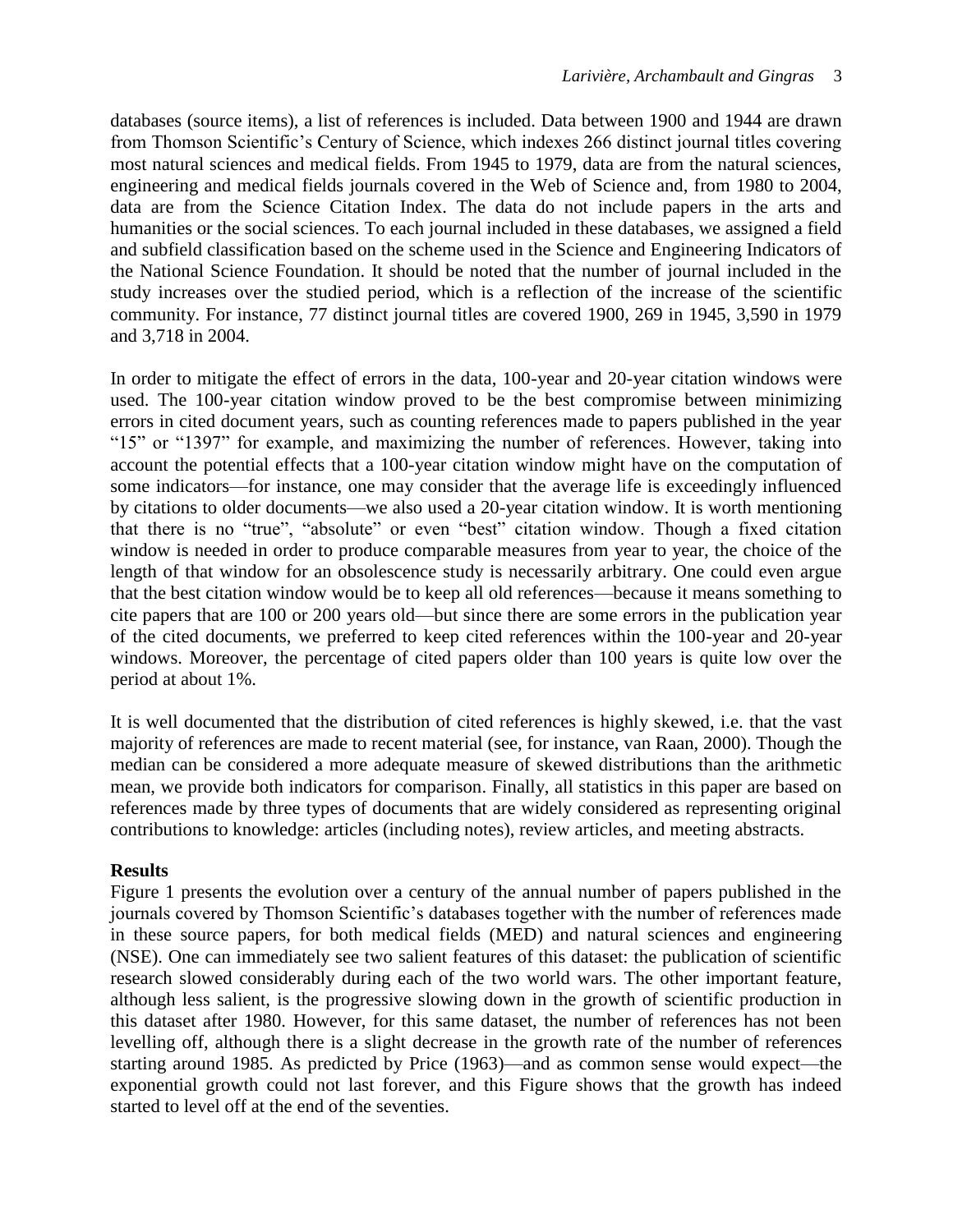

Figure 1. Annual number of papers and references for medical fields (MED) and natural sciences and engineering (NSE), 1900–2004

Figure 2 presents the evolution of the median and Figure 3 that of the average of cited literature for MED and NSE, using 20- and 100-year citation windows for the 1900–2004 period. In both figures, one can readily notice the effect the two world wars had on the age of cited literature, that is, an increase in age in both MED and NSE and for the two citation windows. The cause of this effect is quite obvious: as the number of papers published decreased during the two wars (Figure 1), researchers relied more on papers published before the wars, which increased the age of cited literature.

Figure 2 shows that, after being stable between, roughly, 1955 and 1970, the median age of cited literature has been increasing steadily since 1970. It is interesting to note that, between 1955 and 1970, the median age of cited literature for both NSE and MED were quite similar. However, starting in 1970, the age of references in NSE literature started to increase significantly faster than that of MED: while the median age of cited literature (which is often referred to as the citations half-life) in NSE grew from about 4.5 in 1955 to more than 7 in 2004 while, for MED it grew only from 4.5 to 5.5 (100-year window).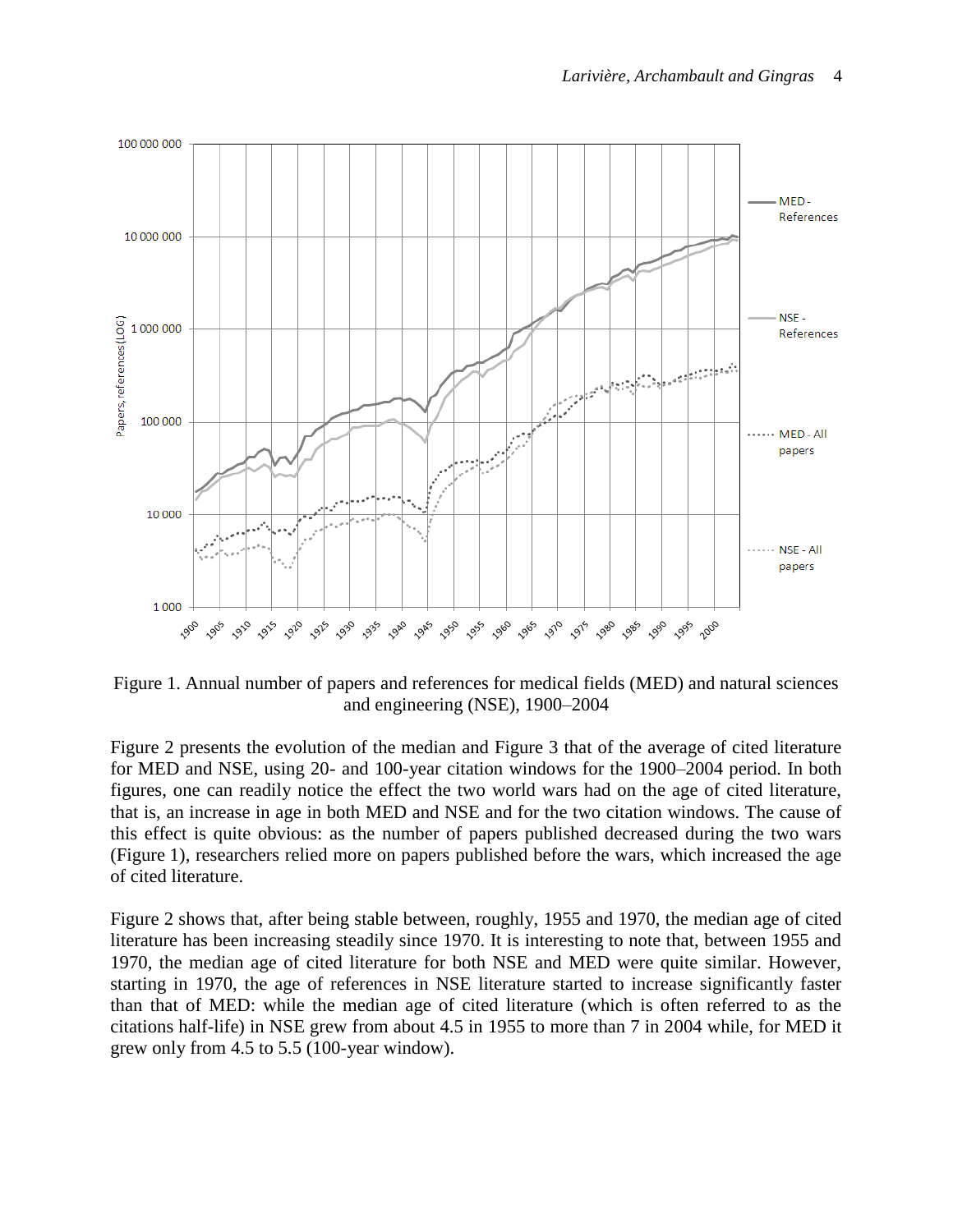

Figure 2. Median age of cited literature, natural sciences and engineering (NSE) and medical fields (MED), 1900–2004

The data contained in Figure 3 show that, between 1945 and 1975, the average age of cited literature decreased steadily in both MED and NSE (100-year window). However, while the average of NSE references increased steadily from 1975 on, that of MED references was more or less stable over the same period. With the 20-year citation window, the decline in age is also observed, albeit for a shorter period (roughly 1945–1964). All in all, figures 2 and 3 show that the age of literature (average and median) has been increasing steadily since the mid-seventies. In that respect, the age of references in NSE papers has been significantly higher than that of references in MED papers. We might also mention that the average measures are more influenced by extremes than the median—by very recent papers or by very old papers—which is why it shows a sharper decline in the age of cited documents between 1945 and 1970 than with median measures. As expected, the difference between the average and the median is quite high especially for the 100-year citation window—which is an effect of the skewness of the time distribution of references.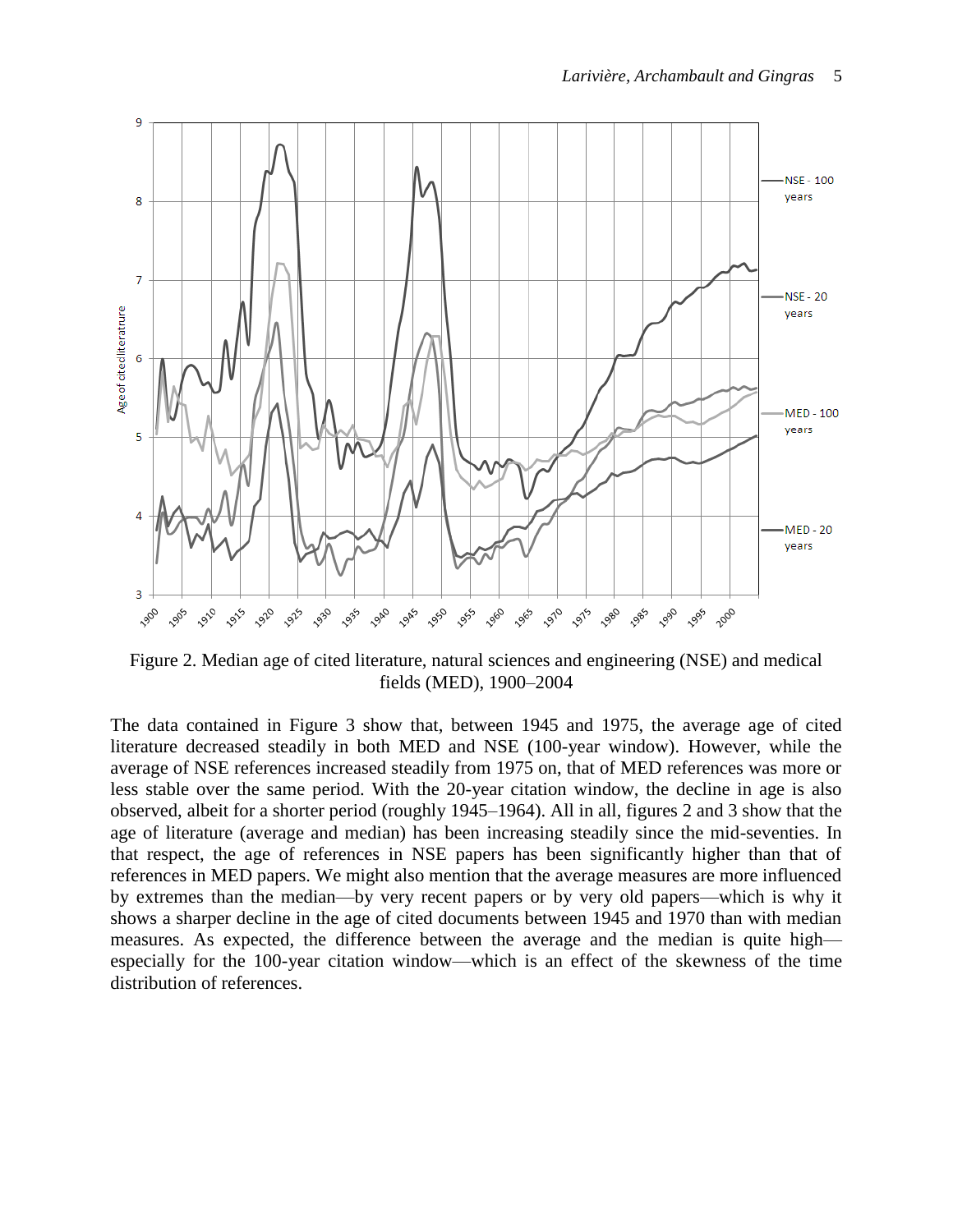

Figure 3. Average age of cited literature, natural sciences and engineering (NSE) and medical fields (MED), 1900–2004

Another useful measure of the aging of literature is the percentage of references, for a given year, to material that is five years old or younger. This measure—the Price Index—was developed by Price (1986) to distinguish fields having fast growth and an intense research front from less research-intense fields. Given the observed rise in the median and average age, we should expect to see a decline of the Price Index over time. Figure 4 shows that, since the mid-fifties, the share of references made to very recent literature has declined. Indeed, in addition to the huge effect of the two world wars, both the 20-year and the 100-year citation window curves show that the relative importance of recent literature among all cited material has been steadily decreasing, though more importantly in NSE than in MED. That being said, for all citations windows and for both fields, less than half of the references were made to material published in the previous five years.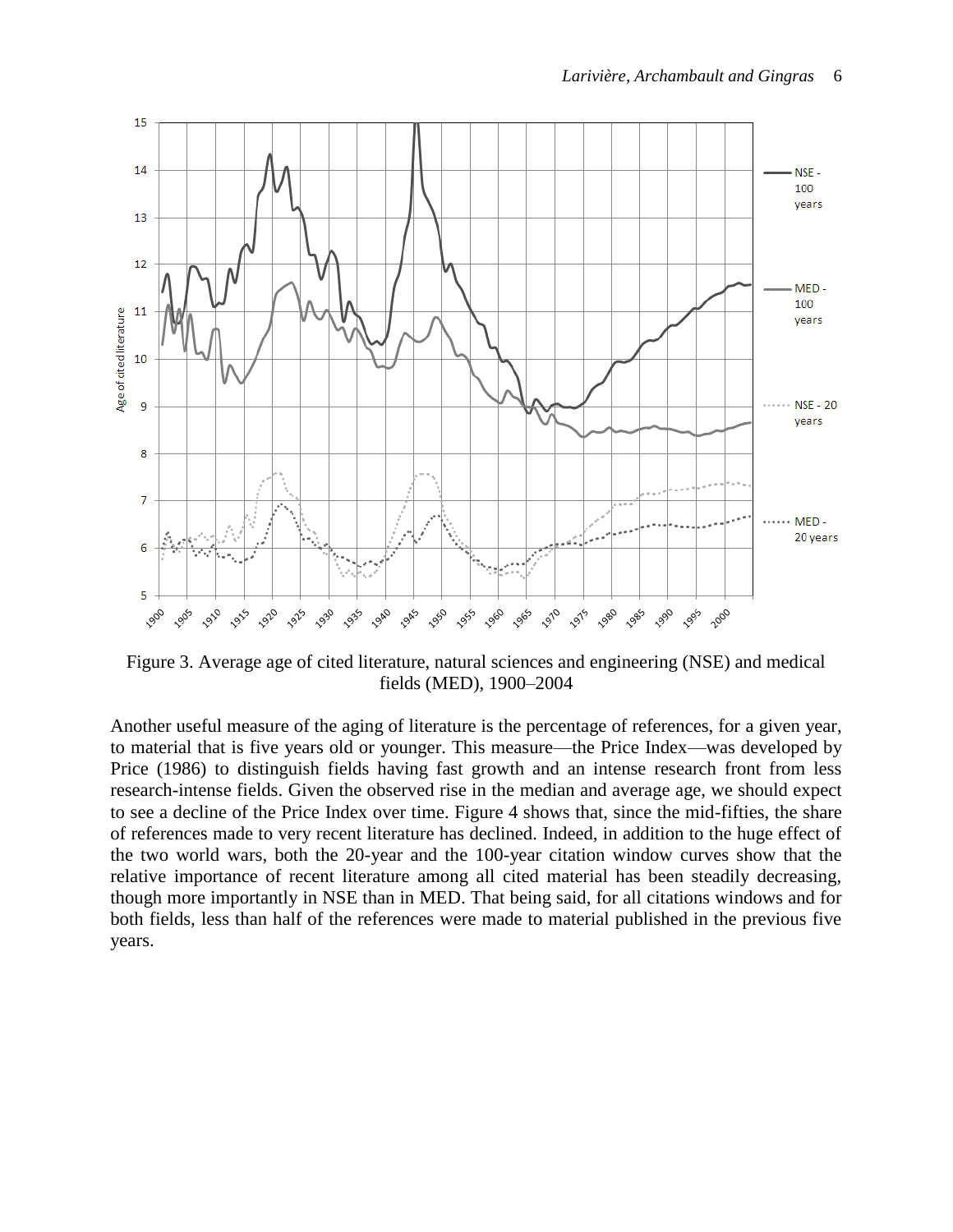

Figure 4. Price Index for medical fields (MED) and natural sciences and engineering (NSE), 1900–2004

In order to see whether the phenomenon can also be observed at the level of a single subfield, we measured the median and average age for astronomy & astrophysics. This subfield was chosen because 1) it is relatively small, 2) it is well covered in Thomson Scientific's databases over the 20th century, and 3) it is one of the first subfields to adopt a parallel system of knowledge dissemination, that is, e-print servers—such as arXiv. As shown in Figure 5, the trend toward a greater age of cited literature is also observed for that subfield, starting around the beginning of the seventies. What is quite interesting, however, is that starting in 1991—the year arXiv was founded—the average and median age started to decrease, which would tend to indicate that the use of e-print servers provides faster access to new research. Figure 6 presents the same data for astronomy & astrophysics and nuclear & particle physics—another subfield that relies heavily on e-print archives—over the course of the last 25 years. It shows that the trend toward a younger age of cited literature can also be observed for nuclear & particle physics, starting in the midnineties. On the whole, these two figures are consistent with the macro-level data presented in figures 2 and 3, with the exception that in these two subfields, we observe the effect of e-print archives on the age of cited literature since the beginning of the nineties.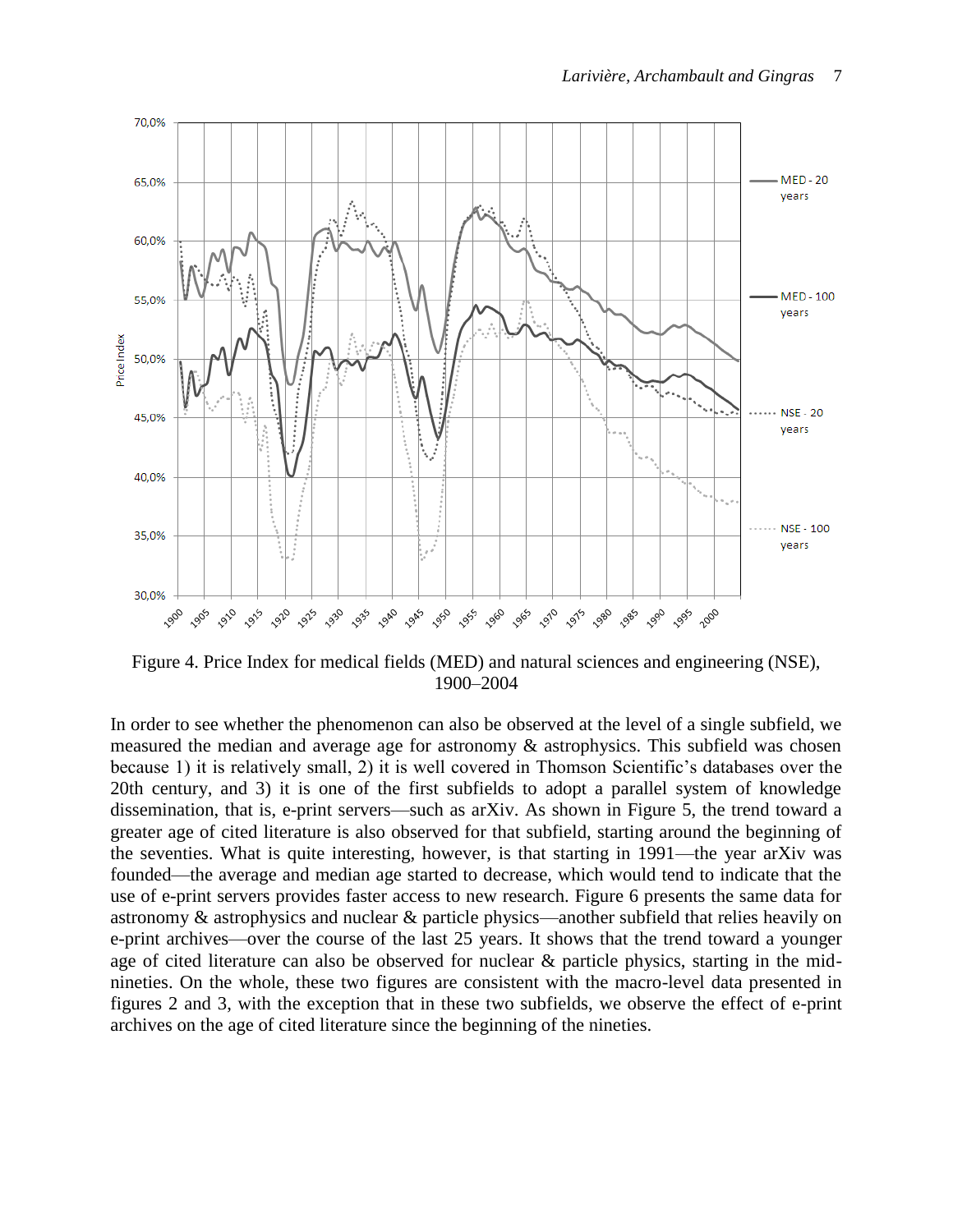

Figure 5. Average and median age of cited literature in the field of astronomy & astrophysics, 1900–2004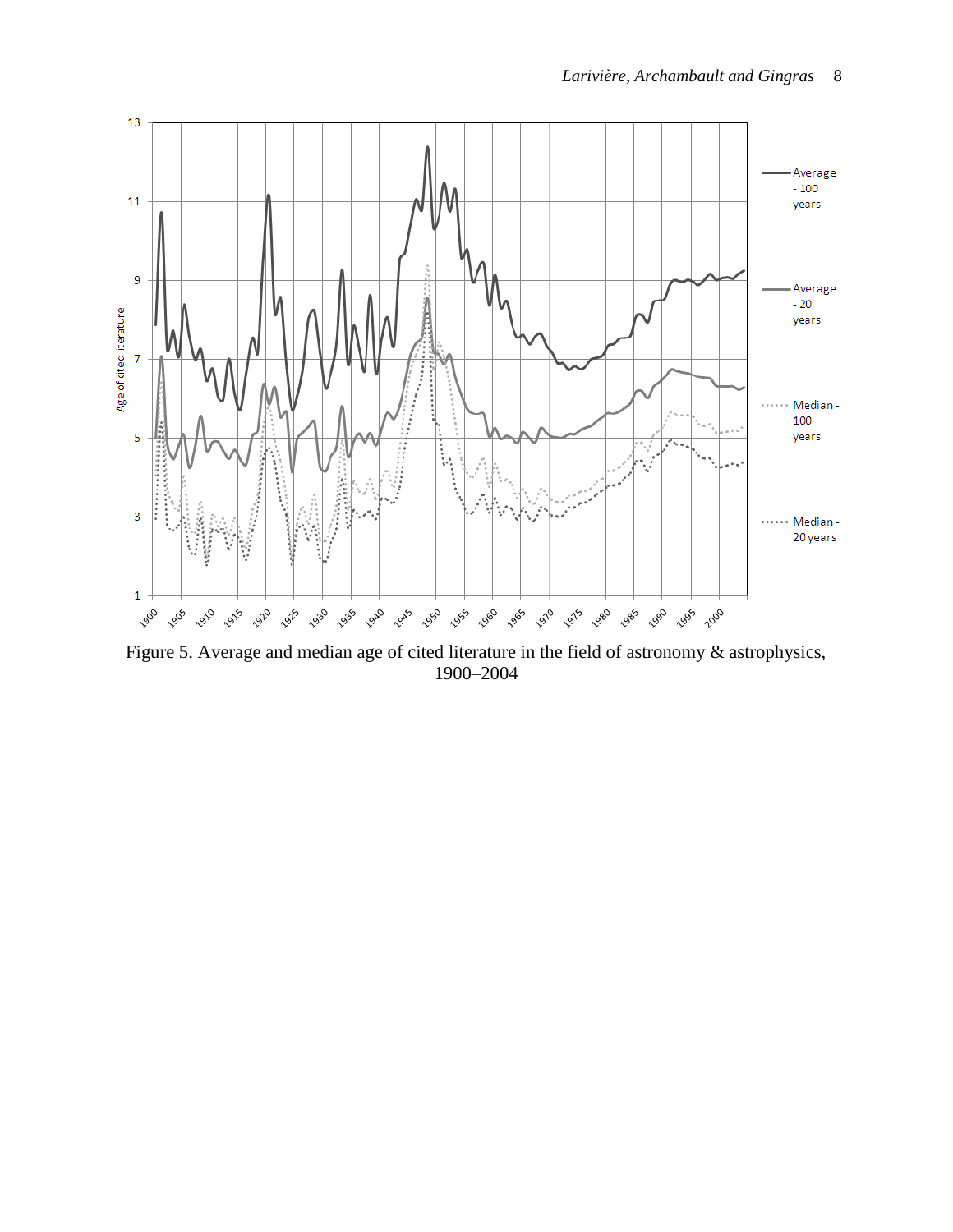

Figure 6. Median age of cited literature in the fields of astronomy & astrophysics and nuclear & particle physics, 1980–2005

Given the fact that the number of references per paper has increased tremendously in both MED and NSE since the mid-sixties (Figure 7), another way of measuring changes in the aging pattern of cited literature is to analyze its evolution by *citing unit* instead of amongst all cited material.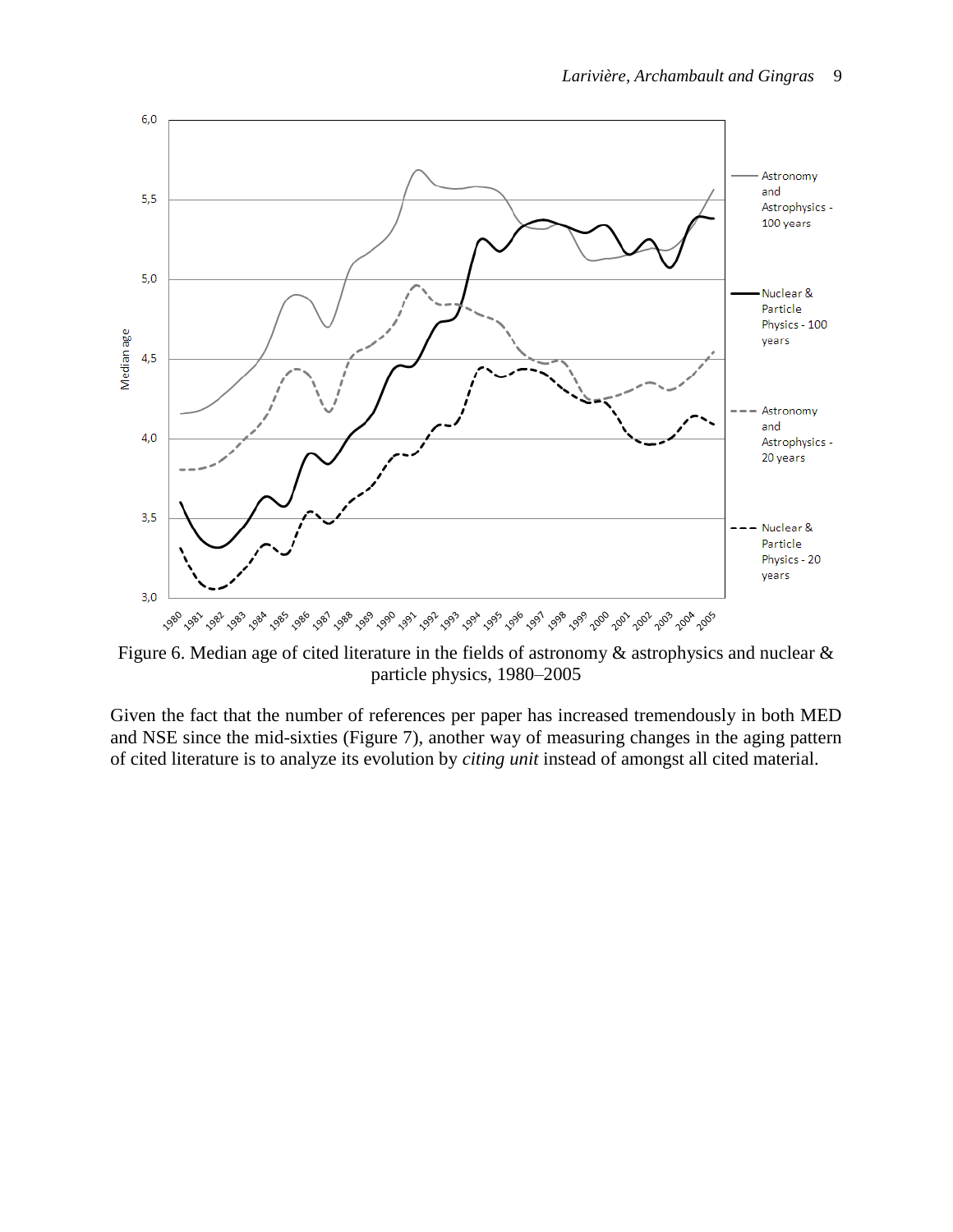

Figure 7. Number of references per paper, medical fields (MED) and natural sciences and engineering (NSE), 1900–2004

Figures 8 and 9 present the number of references per paper, for eight classes of age of cited document, in both MED (Figure 8) and NSE (Figure 9). In order to minimize the effect of the increase in the number of references per paper and, thus, enhance the clarity, the data is presented as *share of total references*. One can see that, in both fields, papers aged 1 year have seen their relative importance decrease, while those aged two years stagnated after the end of the World War II, and then decreased in NSE since the beginning of the eighties. Another point worth mentioning is the fact that documents aged 0—cited documents for which the publication and the cited year are the same—did not increase at all, and even decreased over the period studied, especially in the NSE. On the other hand, the increase in the age of cited documents seems to be caused by the increasingly high importance, among the cited references, of *middle-aged* or *mature* literature—that is, papers that are 6 to 10 and 11 to 20 years of age. In NSE, the importance of papers aged between 21 and 50 years has increased tremendously since the beginning of the seventies; their relative importance having more than doubled. These older papers are not excluded from the science system but, rather, still play an active role in it. The increase of these relatively old papers has had, in NSE, a high impact on the changes in the age of cited literature. Finally, very old papers (aged 51–100 years) have seen their importance decrease in both fields since World War II.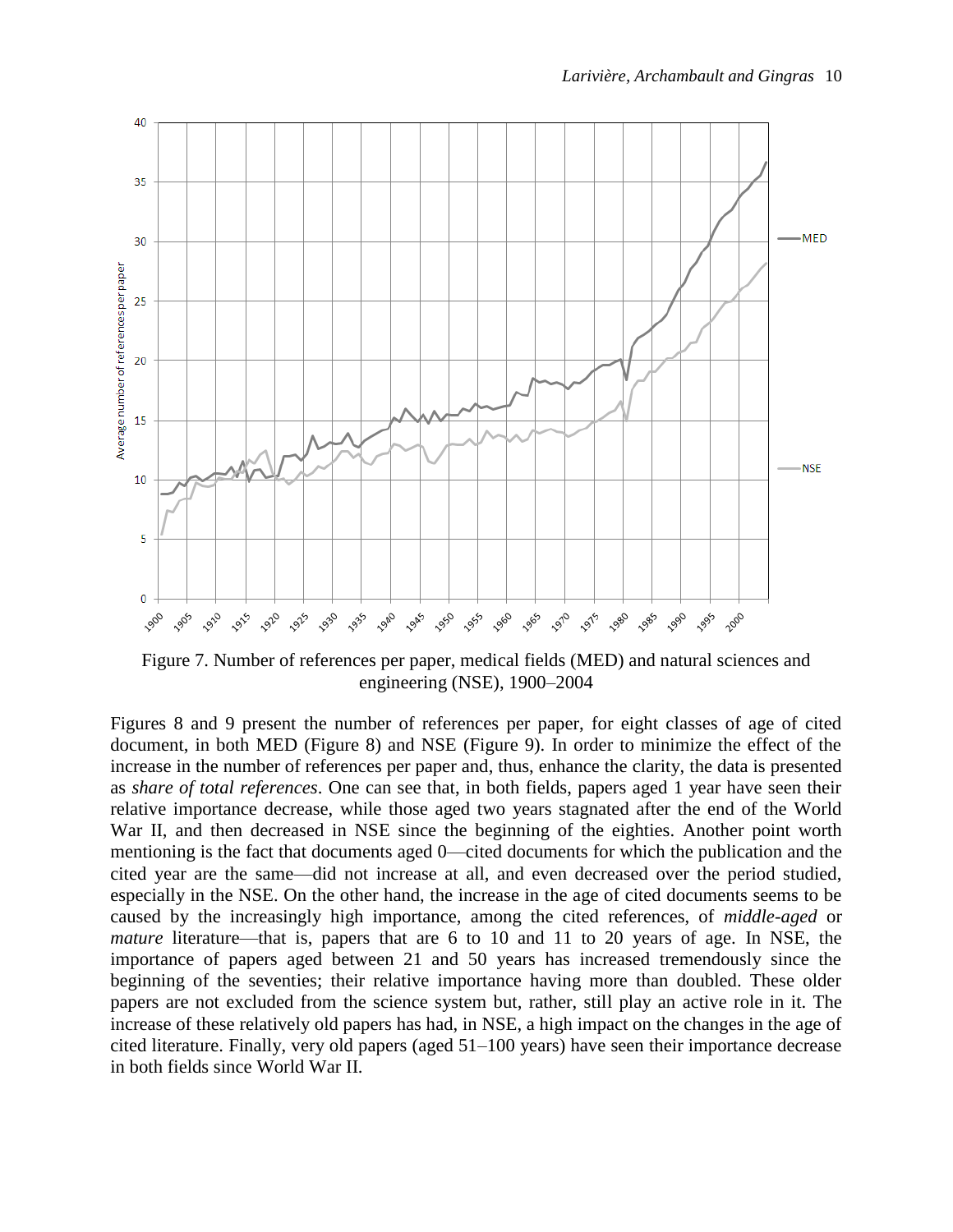

Figure 8. Share of the average number of references per paper, by class of age of cited document, for medical fields, 1900–2004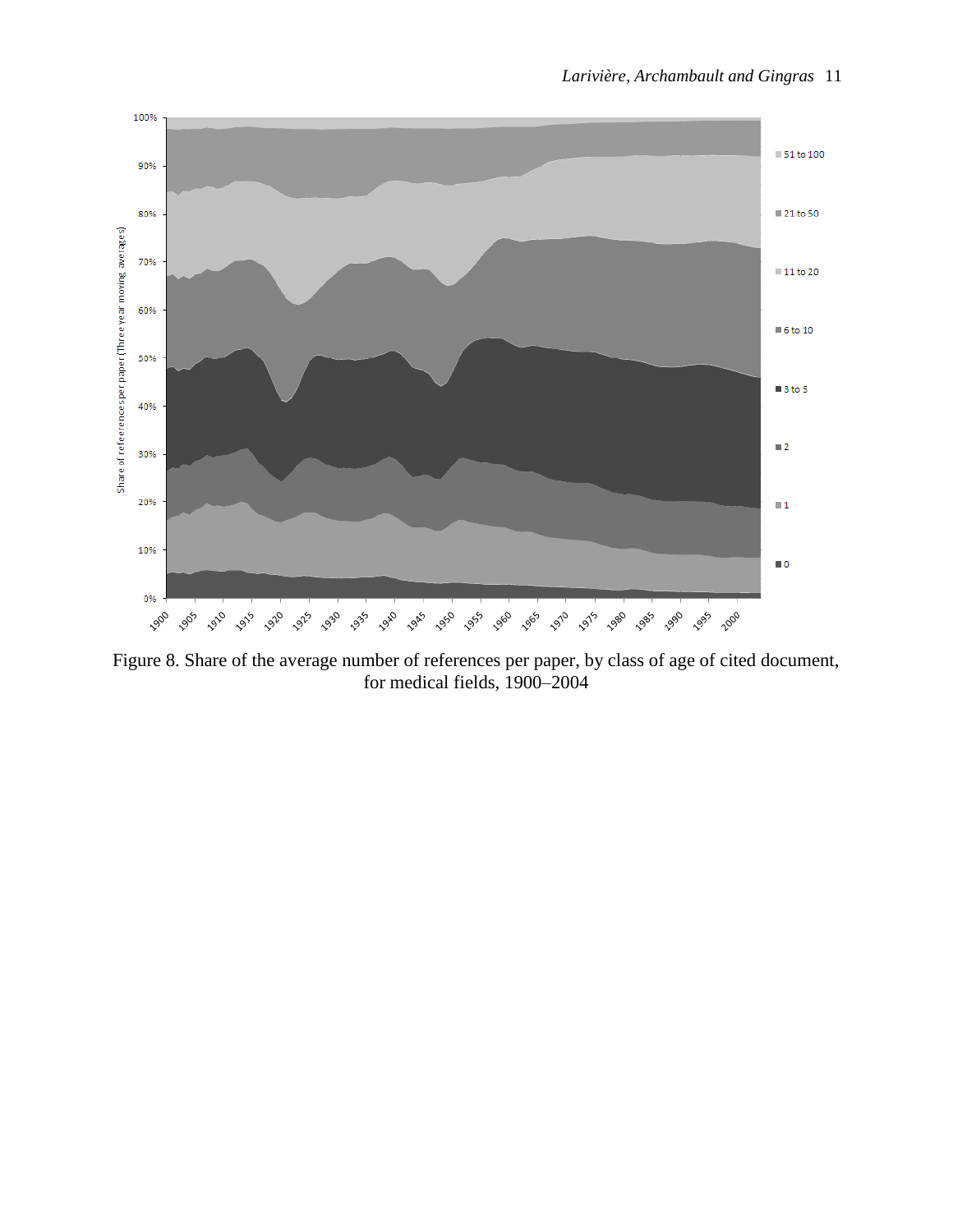

Figure 9. Share of the average number of references per paper, by class of age of cited document, for natural sciences and engineering, 1900–2004

### **Discussion and conclusion**

The figures presented in this paper reveal a striking feature of the cited literature. Indeed, in contrast to a widely held belief, scientific literature is not becoming obsolete more rapidly than it used to and, in fact, quite the opposite is observed. The useful life of scientific publications has been increasing steadily since the seventies. A first explanation for this rise in the age of cited literature can be inferred from the effects the two world wars had on the age of cited documents. As shown on figures 1, 2 and 3, because of the smaller number of papers published during the wars, a significant increase in the average and median age of the documents cited by these papers can be observed. Given that a small decrease in the number of papers published has had a significant effect in the age of the cited material, a stabilization of the annual number of published papers will have a similar, albeit less pronounced, effect and increase the age of references.

Compiling the average age, for a given year, of the papers indexed in the Thomson's database (Figure 10) shows that the average age grew linearly until 1945 and then diminished due a larger growth rate of recent literature until the mid-seventies. A third period (1980–2004) is characterized by a return to a linear growth of average age.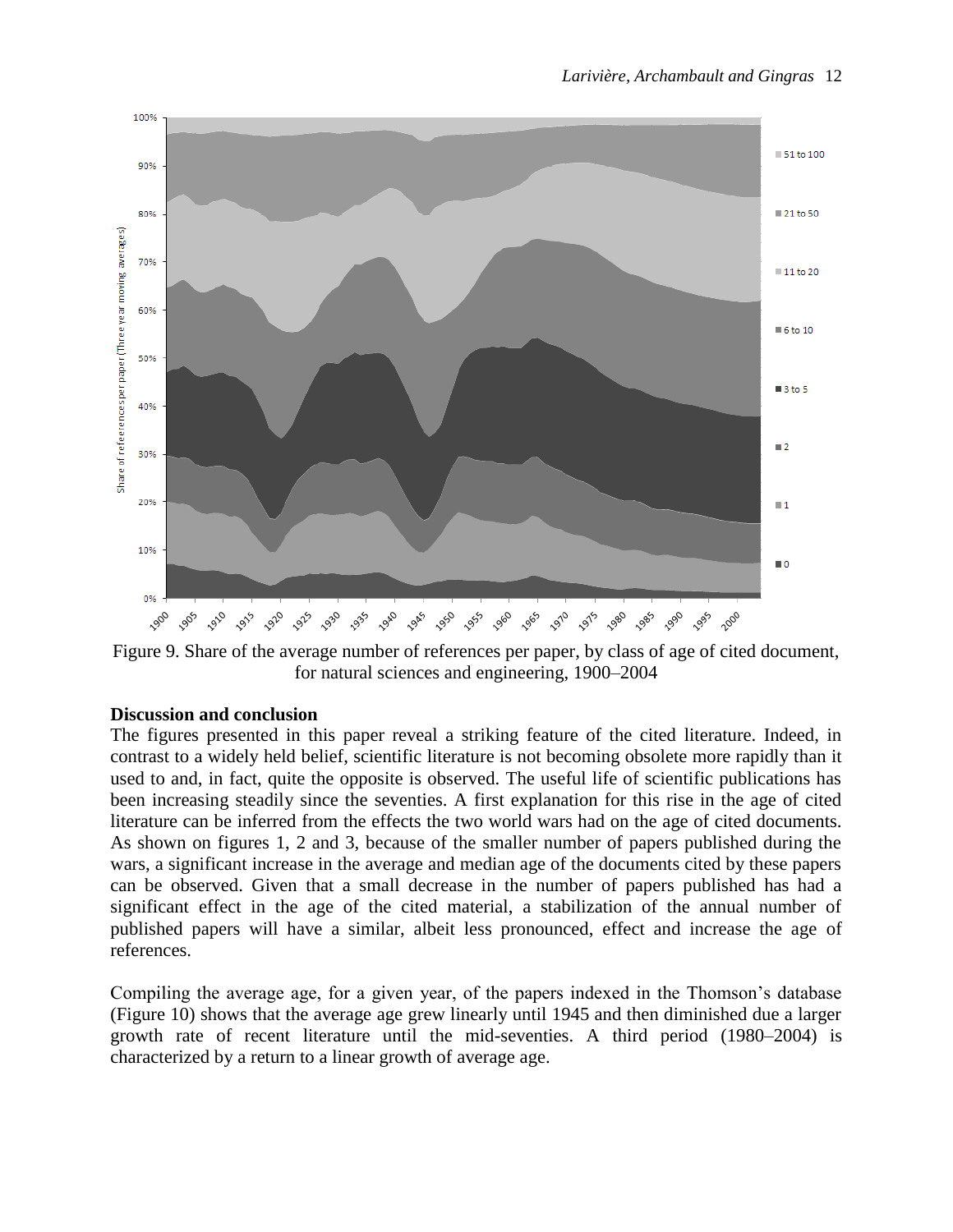

Figure 10. Average age of the existing literature and average age of cited literature (1900+ citation window), 1900–2004

A comparison of these characteristics with the average age of cited literature (excluding cited literature published before 1900) suggests that the distribution of cited years roughly reflects the distribution of the average age of the cited literature, as if cited papers were randomly taken from the basket of existing papers with no strong bias towards recent papers. The rise and fall of the age of cited literature is thus a mechanical reflection of the rise and fall of the growth rate of the existing literature. The fact that the increase in age is much higher in NSE than in MED suggests that the latter disciplines tend to cite more recent science than is the case in NSE.

These findings are consistent with Egghe's model (1993), which suggest that, in synchronous analyses, "the higher the growth rate of the literature is, the faster it becomes obsolete" (p. 199). Conversely, if the rate of growth of the literature slows down, one could expect a lengthening of the life of documents. Even though some countries—such as China (Zhou and Leydesdorff, 2006)—still have an exponential growth rate, most countries have turned either to a fairly low exponential growth rate or to stagnation, suggesting that their research systems are in a steady state (Ziman, 1994). On the whole, this would tend to suggest that scientific research, especially in the NSE, would be in a period of *normal science* (Kuhn, 1962); a period defined as "research firmly based upon one or more past scientific achievements, achievements that some particular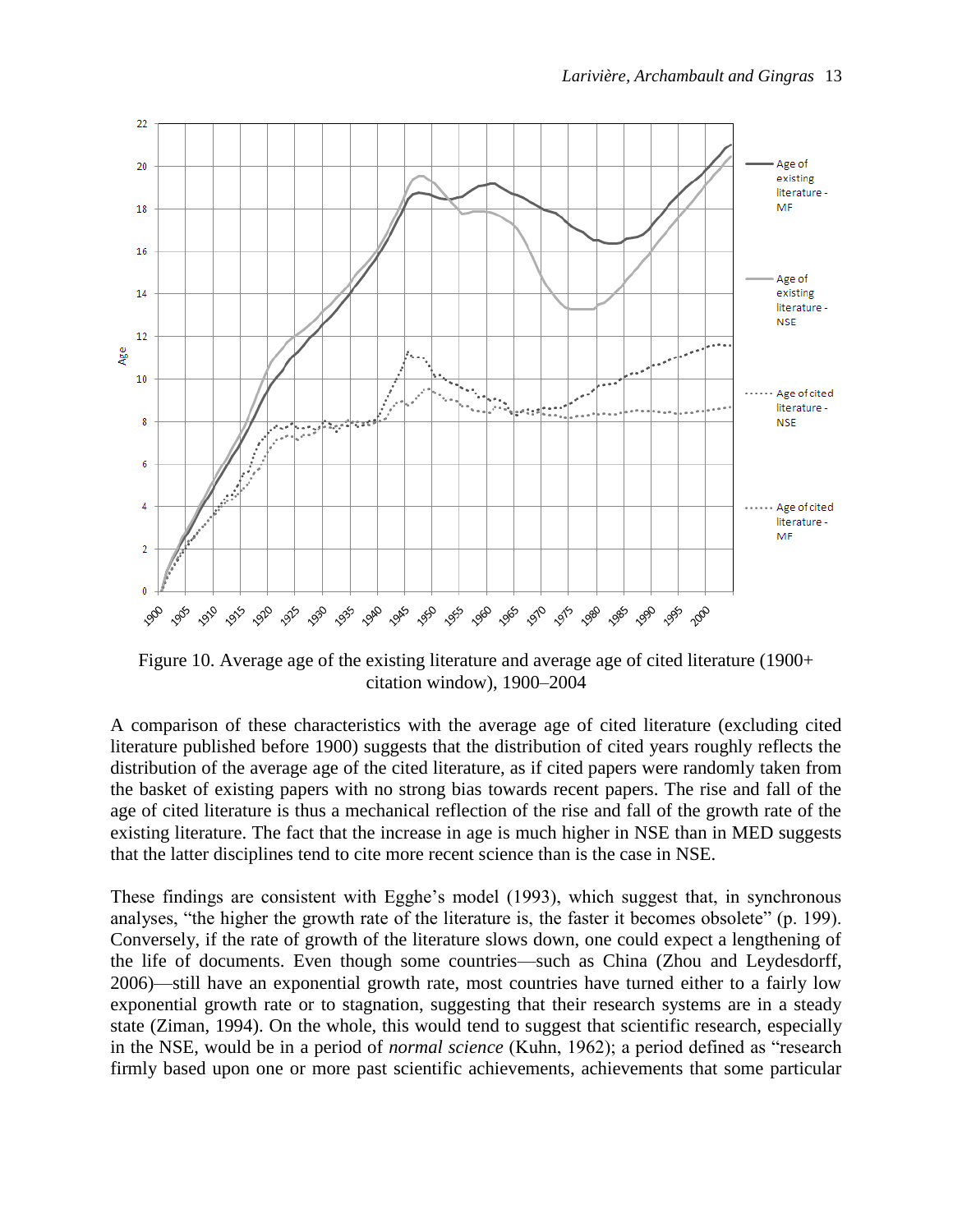scientific community acknowledges for a time as supplying the foundation for its further practice"  $(p.10)$ .

Other phenomena that could contribute to the longer life of scientific literature are the explosion of online bibliographical tools containing retrospective collections of serials. Such online tools certainly help researchers access increasingly old material, which they then can cite more frequently (see Boyce et al., 2004). Although this might have contributed to the variation in the aging process in more recent years, figures 8 and 9 clearly show that citing older material more frequently started as early as 1960 (e.g., citing material that is 11 to 20 years old) and grew steadily afterwards. The increased availability of computerized search tools since the mid-sixties (Neufeld and Cornog, 1986) and of older literature through systems like JSTOR certainly contributed to this change.

As the evolution of the Price Index strikingly shows (Figure 4), contrary to a widely held belief, science as a whole—but especially NSE—relies on an increasingly older body of literature. After the golden age of science (1945–1975), scientists had solved many of the important bottlenecks they faced, and no major "scientific revolutions" have appeared since. Science now seems to be in a period of steady-state (Ziman, 1994). However, at the micro-level, the data for the fields of astronomy & astrophysics and nuclear & particle physics showed that, after an increase in the age of cited material analogue to what is observed at the macro level, the age of cited literature started to decrease at the beginning of the nineties, most likely as a consequence of the creation of e-print servers such as arXiv. Hence, added to the argument that open access articles receive a higher number of citations (Harnad et al., 2004), our data show that foundation of an e-print archive is good for the field as a whole, since it provides faster access to new research and, hence, increases the speed of use of research results. One could thus expect a new trend towards lower age of cited literature with the general adoption of e-print servers. However, given that very few fields have adopted e-prints as much as researchers in astronomy & astrophysics and nuclear & particle physics, the global effect of bibliographical databases and the global steady state of science are currently more important than those of online preprint servers.

## **Acknowledgments**

The authors wish to thank François Vallières and Gilles Renaud for the construction of the bibliometric databases, as well as Jean-Pierre Robitaille, Professors Jamshid Beheshti and Stevan Harnad and the three anonymous referees for their valuable comments and suggestions.

## **References**

Boyce, P., King, D.W., Montgomery, C. & Tenopir, C. (2004). How electronic journals are changing patterns of use. *The Serials Librarian*, 46, 121–141.

Egghe, L. (1993). On the influence of growth on obsolescence. *Scientometrics*, 27, 195–214.

Glänzel, W., & Schoepflin, U. (1995). A bibliometric study on ageing and reception processes of scientific literature, *Journal of Information Science*, 21, 37–54.

Glänzel, W., & Schoepflin, U. (1999). A bibliometric study of reference literature in the sciences and social sciences, *Information Processing and Management*, 35, 31–44.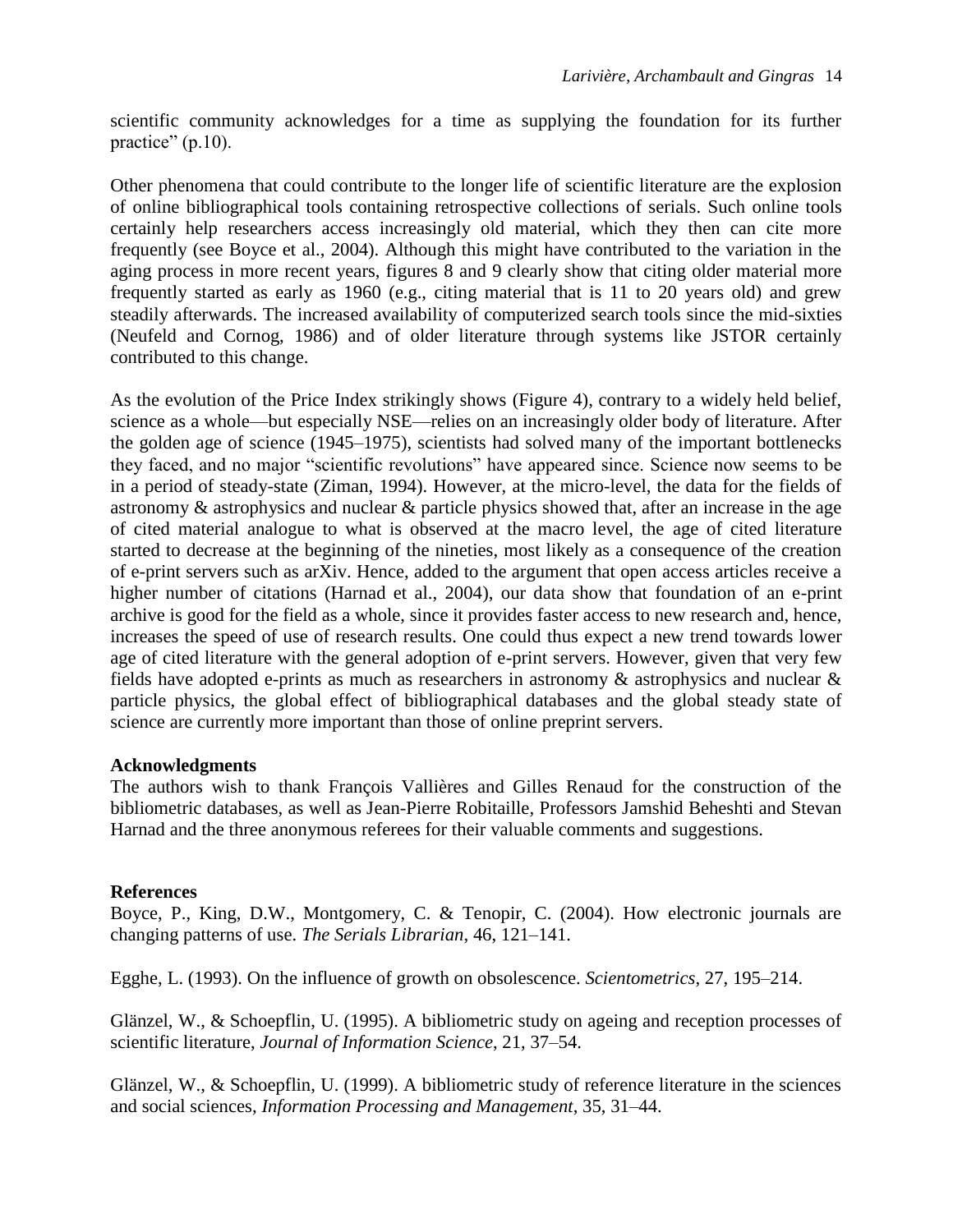Gross, P.L.K. & Gross, E.M. (1927). College libraries and chemical education. *Science*, 66, 385– 389.

Harnad, S., Brody, T., Vallières, F., Carr, L., Hitchcock, S., Gingras, Y., Oppenheim, C., Stamerjohanns, H. & Hilf, E.R. (2004). The access/impact problem and the green and gold roads to open access, *Serial Reviews*, 30, 310–314.

Kuhn, T.S. (1962). *The Structure of Scientific Revolutions*. Chicago: University of Chicago Press.

Line, M.B. (1970). The half-life of periodical literature: apparent and real obsolescence. *Journal of Documentation*, 26, 46–54.

Line, M.B. (1993). Changes in the use of literature with time: obsolescence revisited. *Library Trends*, 41, 665–683.

Line, M.B. & Sandison, A. (1974). "Obsolescence" and changes in the use of literature with time. *Journal of Documentation*, 30, 283–350.

Luwel, M. & Moed, H.F. (1998). Publication delays in the science field and their relationship with the ageing of scientific literature. *Scientometrics*, 41, 29–40.

Moed, H.F., van Leeuwen. Th.N. & Reedijk, J. (1998). A new classification system to describe the ageing of scientific journals and their impact factors. *Journal of Documentation*, 54, 387–419.

Neufeld, M.L. & Cornog, M. (1986). Database history: From dinosaurs to compact discs. *Journal of the American Society for Information Science*, 37, 183–190.

Nicholas, D., Huntington, P., Dobrowolski, T., Rowlands, I., Jamali M., H.R. & Polydoratou, P. (2005). Revisiting obsolescence and journal article decay. *Information Processing & Management*, 41, 1441–1461.

Odlyzko, A. (2002). *The rapid evolution of scholarly communication*. Learned Publishing, 15, 7– 19.

Price D.J.D. (1963). *Little science, big science*. New York: Columbia University Press.

Price D.J.D. (1965). Networks of scientific papers. *Science*, 149, 510–515.

Price D.J.D. (1986). Citation measures of hard science, soft science, technology, and nonscience. In Nelson, C.E. & Pollack, D.K., (Eds.), *Communication among scientists and engineers* (pp. 155–179). New York: Columbia University Press.

van Raan, A.F.J. (2000). On growth, ageing, and fractal differentiation of science. *Scientometrics*, 47, 347–362.